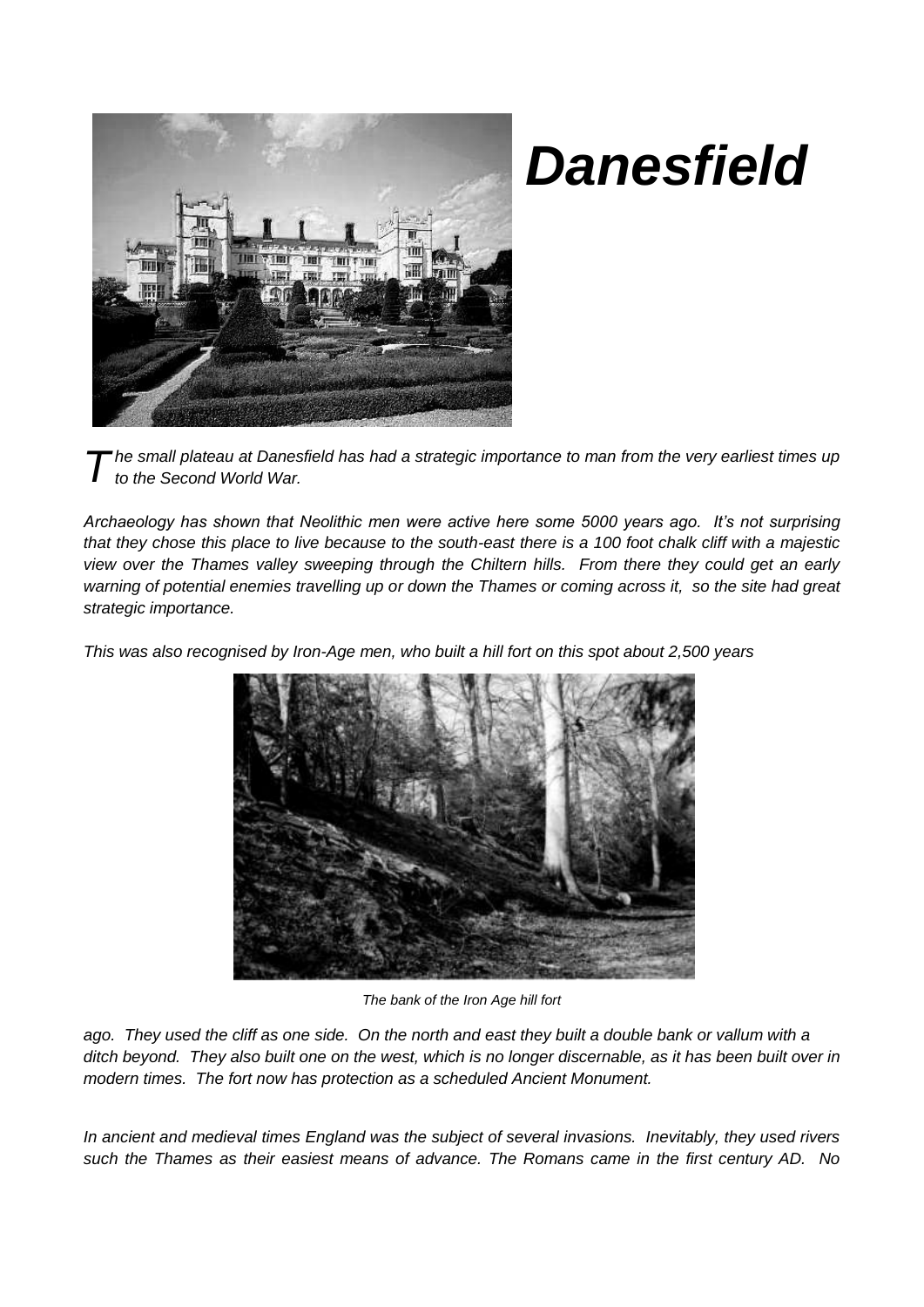*doubt they recognized the strategic importance of this site as they built a villa and farm at Hambleden, only a few miles distant.* 

*They were followed by the Anglo-Saxons in the 5th and 6th centuries. We know they were here because they founded the village adjacent to this site and gave it the name, Medmenham (pronounced 'Mednum'). Danesfield is part of the parish and manor of Medmenham.* 

*Then in the 8th century marauding Vikings or Danes came paddling up the Thames to pillage and loot. Local villagers have long retained the belief that the Danes camped in this hillfort and it was always known to them as 'Danes Ditches'.* 

*When the Normans invaded in 1066, they soon recorded what they had conquered in Domesday Book. Medmenham is listed as having 18 householders plus four slaves (about 100 people including women and children), woodland for 50 pigs and fishing for 1000 eels. As Medmenham was taxable for 10 hides, about twice the average for a manor of this size, it was evidently still regarded as a valuable place.*

*On the other side of the river is the village of Hurley, where Richard Lovelace built a stately home in the 16th century. He had made his fortune as a pirate, plundering Spanish ships in the West Indies. In the early 17th century, Medmenham was owned by Sir Miles Hobart, who was also member of Parliament for this area. When he died in 1634 nobody could find a will, so Sir Richard Lovelace, as he had then become, recalled his buccaneering past, took possession and looted the property, which included a farm on this hill-fort. It was some years before the rightful co-heirs could reclaim their inheritances.*

## *The houses*

*By 1665 house and farm on this site had the name Medlicotts, and the owner was a Member of Parliament. After that it was owned by a succession of MPs. It was rebuilt in a more elaborate style about 1750 and given the name Danesfield for the first time, mainly because of the name the locals had*  for it, 'Danes Ditches'. The Scott family rebuilt the house again about 1790 in Georgian style. Their *descendant in the 19th century was a man named Charles Robert Scott-Murray, who became MP for Buckinghamshire and later a devout Catholic. He added a chapel to the house at Danesfield where Cardinal Wiseman was once received. The house and chapel then occupied a position about 70 yards behind the present one.*

*Scott Murray also built a school in the village, staffed by nuns from the Sisterhood of St Paul. Both new buildings were designed by Augustus Welby Pugin, who also designed St Peter's Roman Catholic church in Marlow and played a prominent part in the design of the Houses of Parliament. After Scott Murray's death in 1882, the chapel and school were demolished, but one of the nuns still walks. She never speaks, but can often be seen, wearing a grey pall and hood, carrying a lamp to make her way through the trees in the dark between the former site of the chapel and the school, where she mysteriously disappears. She is known locally as the Grey Lady.*

*The park and house were later bought by Robert Hudson, whose father made his millions from soap. He rebuilt the house again about 1901 in a mixture of Tudor and Italian Renaissance style, as you see it now. He used the grounds to breed varieties of cattle and shire horses.*

*The house and grounds passed through several other hands until the Second World War, when the Colet Court school was evacuated here from London.*